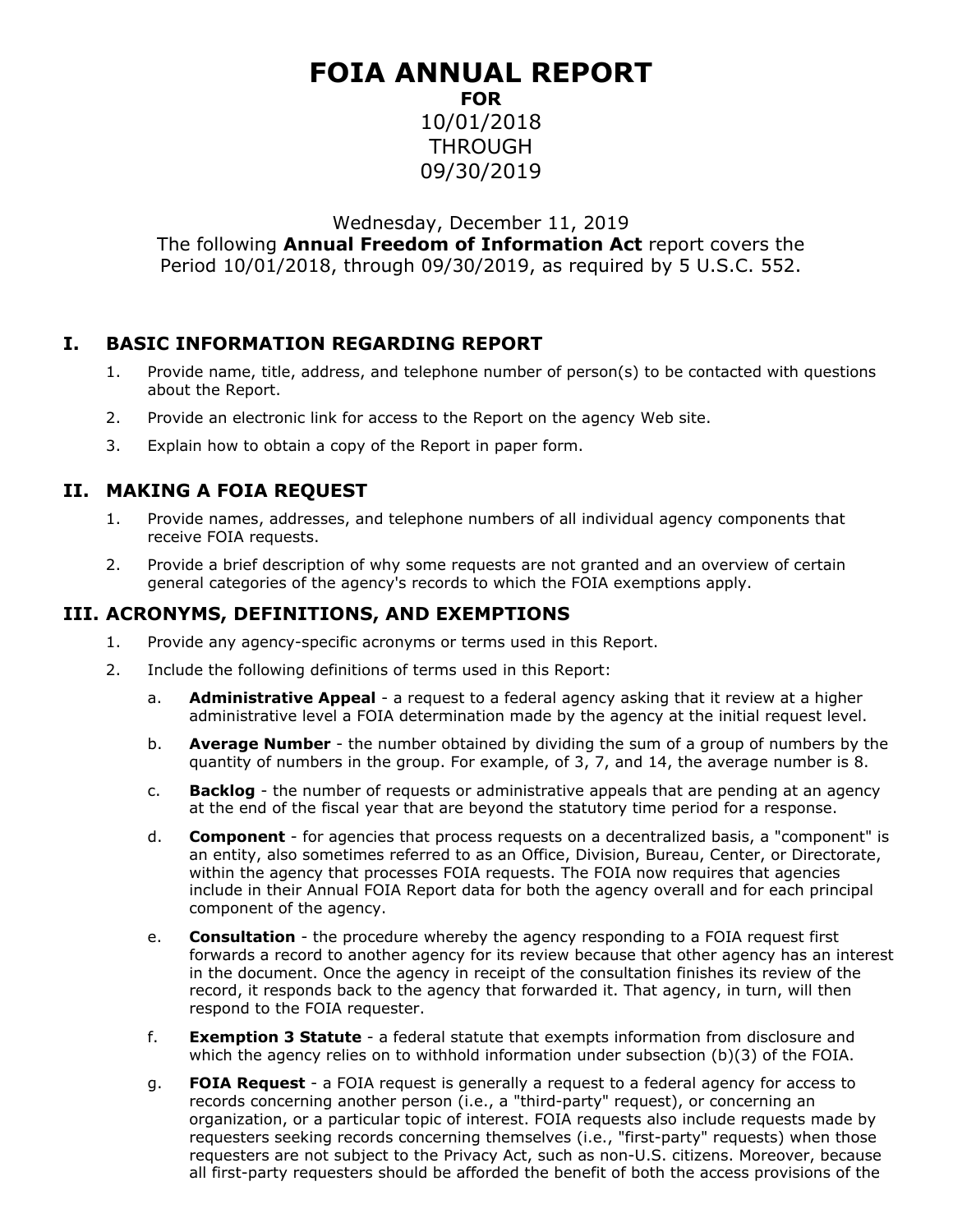FOIA as well as those of the Privacy Act, FOIA requests also include any first-party requests where an agency determines that it must search beyond its Privacy Act "systems of records" or where a Privacy Act exemption applies, and the agency looks to FOIA to afford the greatest possible access. All requests which require the agency to utilize the FOIA in responding to the requester are included in this Report.

Additionally, a FOIA request includes records referred to the agency for processing and direct response to the requester. It does not, however, include records for which the agency has received a consultation from another agency. (Consultations are reported separately in Section XII of this Report.)

- h. **Full Grant** an agency decision to disclose all records in full in response to a FOIA request.
- i. **Full Denial** an agency decision not to release any records in response to a FOIA request because the records are exempt in their entireties under one or more of the FOIA exemptions, or because of a procedural reason, such as when no records could be located.
- j. **Median Number** the middle, not average, number. For example, of 3, 7, and 14, the median number is 7.
- k. **Multi-Track Processing** a system in which simple requests requiring relatively minimal review are placed in one processing track and more voluminous and complex requests are placed in one or more other tracks. Requests granted expedited processing are placed in yet another track. Requests in each track are processed on a first in/first out basis.
	- i. **Expedited Processing** an agency will process a FOIA request on an expedited basis when a requester satisfies the requirements for expedited processing as set forth in the statute and in agency regulations.
	- ii. **Simple Request** a FOIA request that an agency using multi-track processing places in its fastest (non-expedited) track based on the low volume and/or simplicity of the records requested.
	- iii. **Complex Request** a FOIA request that an agency using multi-track processing places in a slower track based on the high volume and/or complexity of the records requested.
- l. **Partial Grant/Partial Denial** in response to a FOIA request, an agency decision to disclose portions of the records and to withhold other portions that are exempt under the FOIA, or to otherwise deny a portion of the request for a procedural reason.
- m. **Pending Request or Pending Administrative Appeal** a request or administrative appeal for which an agency has not taken final action in all respects.
- n. **Perfected Request** a request for records which reasonably describes such records and is made in accordance with published rules stating the time, place, fees (if any) and procedures to be followed.
- o. **Processed Request or Processed Administrative Appeal**  a request or administrative appeal for which an agency has taken final action in all respects.
- p. **Range in Number of Days** the lowest and highest number of days to process requests or administrative appeals.
- q. **Time Limits** the time period in the statute for an agency to respond to a FOIA request (ordinarily twenty working days from receipt of a perfected FOIA request).
- 3. Include the following concise descriptions of the nine FOIA exemptions:
	- a. **Exemption 1:** classified national defense and foreign relations information
	- b. **Exemption 2:** internal agency rules and practices
	- c. **Exemption 3:** information that is prohibited from disclosure by another federal law
	- d. **Exemption 4:** trade secrets and other confidential business information
	- e. **Exemption 5:** inter-agency or intra-agency communications that are protected by legal privileges
	- f. **Exemption 6:** information involving matters of personal privacy
	- g. **Exemption 7:** records or information compiled for law enforcement purposes, to the extent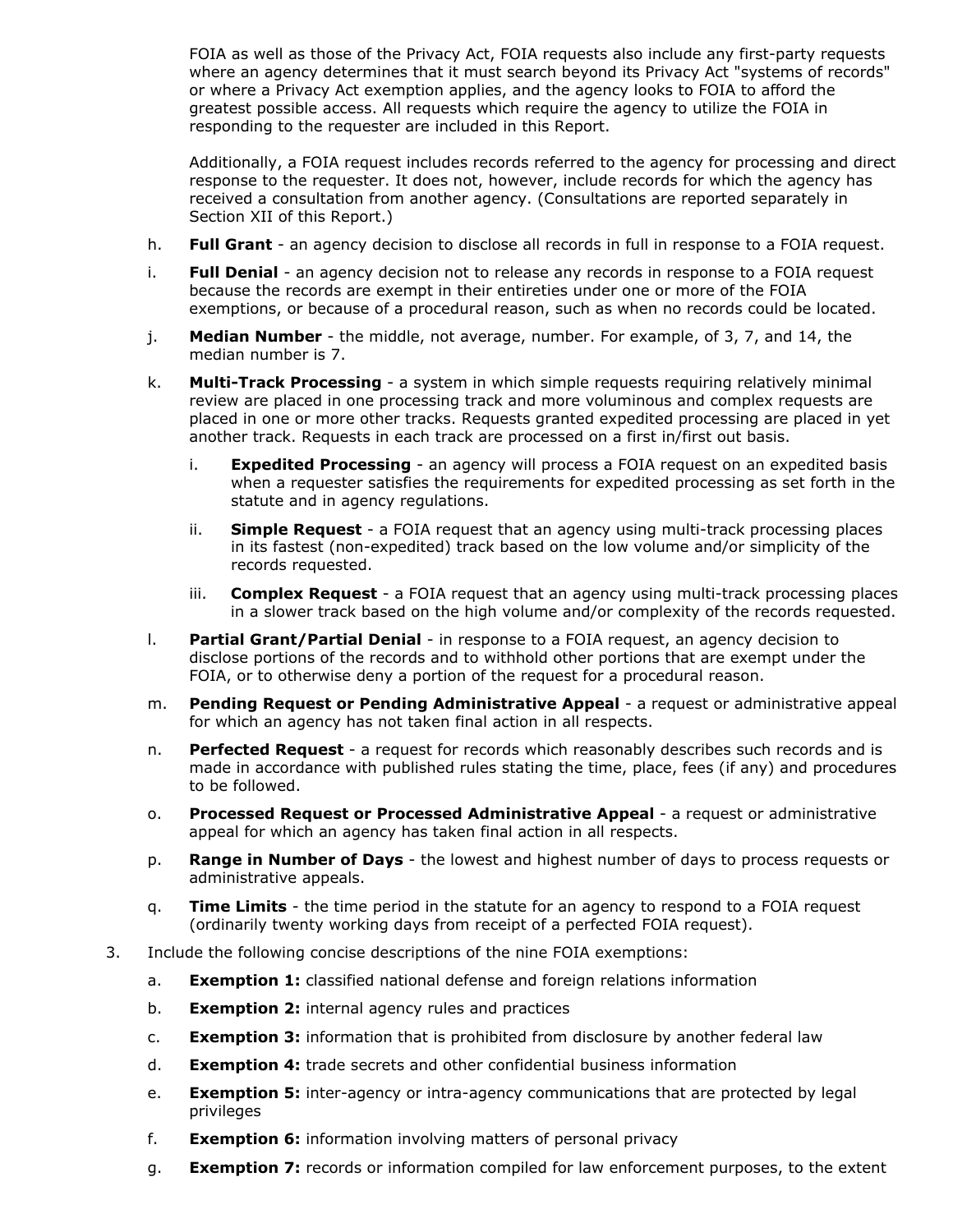that the production of those records (A) could reasonably be expected to interfere with enforcement proceedings, (B) would deprive a person of a right to a fair trial or an impartial adjudication, (C) could reasonably be expected to constitute an unwarranted invasion of personal privacy, (D) could reasonably be expected to disclose the identity of a confidential source, (E) would disclose techniques and procedures for law enforcement investigations or prosecutions, or would disclose guidelines for law enforcement investigations or prosecutions, or (F) could reasonably be expected to endanger the life or physical safety of any individual

- h. **Exemption 8:** information relating to the supervision of financial institutions
- i. **Exemption 9:** geological information on wells

#### **IV. Exemption 3 Statutes**

|                | <b>A. For Initial Requests</b>                                                                                                  |                         |                                                                         |                                                                              |
|----------------|---------------------------------------------------------------------------------------------------------------------------------|-------------------------|-------------------------------------------------------------------------|------------------------------------------------------------------------------|
| <b>Statute</b> | <b>Type of Information</b><br>Withheld                                                                                          | Case<br><b>Citation</b> | Number of<br><b>Times</b><br><b>Relied</b><br>upon<br>per<br> Component | <b>Total</b><br>Number of<br><b>Times</b><br><b>Relied upon</b><br>by Agency |
| 1114           | Pharmaceutical Agreement Filing; Section 1114 of the Medicare Prescription Drug,<br>Improvement, and Modernization Act of 2003. | N                       | HQ : 1                                                                  |                                                                              |
| <b>HSR</b>     | statute code HSR                                                                                                                |                         | HO:32                                                                   | 32                                                                           |
| 6(f)           | FTC Act 6(f)                                                                                                                    |                         | HG:53                                                                   | 53                                                                           |
| 21(f)          | FTC Act 21(f)                                                                                                                   |                         | HQ: 67                                                                  | 67                                                                           |
| 21(b)          | FTC Act 21(b)                                                                                                                   |                         | HO:9                                                                    | 9                                                                            |

|                | <b>B. For Appeals</b>                  |                      |                                                               |                                                                 |  |  |  |  |  |  |  |  |
|----------------|----------------------------------------|----------------------|---------------------------------------------------------------|-----------------------------------------------------------------|--|--|--|--|--|--|--|--|
| <b>Statute</b> | <b>Type of Information</b><br>Withheld | <b>Case Citation</b> | <b>Number of Times</b><br><b>Relied upon</b><br>per Component | <b>Total Number of</b><br><b>Times Relied upon</b><br>by Agency |  |  |  |  |  |  |  |  |
| <b>HSR</b>     | statute code HSR                       |                      | HA:3                                                          |                                                                 |  |  |  |  |  |  |  |  |
| 6(f)           | FTC Act 6(f)                           |                      | HAQ:3                                                         |                                                                 |  |  |  |  |  |  |  |  |
| 21(f)          | FTC Act 21(f)                          |                      | HG:3                                                          |                                                                 |  |  |  |  |  |  |  |  |

#### **V. FOIA REQUESTS**

|                                 |                                                                                     | A. Received, Processed and Pending FOIA Requests               |                                                                           |                                                                               |
|---------------------------------|-------------------------------------------------------------------------------------|----------------------------------------------------------------|---------------------------------------------------------------------------|-------------------------------------------------------------------------------|
|                                 | <b>Number of</b><br><b>Requests Pending</b><br>as of Start of<br><b>Fiscal Year</b> | <b>Number of</b><br><b>Requests Received</b><br>in Fiscal Year | Number of<br><b>Requests</b><br><b>Processed in</b><br><b>Fiscal Year</b> | Number of<br><b>Requests</b><br>Pending as of<br><b>End of Fiscal</b><br>Year |
| <b>HO</b>                       | 40                                                                                  | 1385                                                           | 1363                                                                      | 62                                                                            |
| <b>AGENCY</b><br><b>OVERALL</b> | 40                                                                                  | 1385                                                           | 1363                                                                      | 62                                                                            |

|                                 |                                              |                                                    |                                                           |                                                                                    |                                            |                                  | B.(1) Disposition of FOIA Requests All Processed Requests                            |    |    |                       |              |  |
|---------------------------------|----------------------------------------------|----------------------------------------------------|-----------------------------------------------------------|------------------------------------------------------------------------------------|--------------------------------------------|----------------------------------|--------------------------------------------------------------------------------------|----|----|-----------------------|--------------|--|
|                                 | <b>Number</b><br>оf<br>Full<br><b>Grants</b> | <b>Number</b><br>οf<br> Grants/ <br><b>Denials</b> | Number of<br><b>Based on</b><br><b>Partial Exemptions</b> | Partial Full Denials Number of Full Denials Based on Reasons Other than Exemptions |                                            |                                  |                                                                                      |    |    |                       |              |  |
|                                 |                                              |                                                    |                                                           | No                                                                                 | <b>Request</b><br><b>Records Withdrawn</b> | Fee-<br><b>Related</b><br>Reason | Records Not   Duplicate <br>  Reasonably    Request   Other  *Explain <br>  in chart |    |    | <b>Other</b><br>below | <b>TOTAL</b> |  |
| <b>HO</b>                       | 339                                          | 508                                                | 115                                                       | 167                                                                                | 32                                         | 12                               | 20                                                                                   | 35 | 72 | 51                    | 1351         |  |
| <b>AGENCY</b><br><b>OVERALL</b> | 339                                          | 508                                                | 115                                                       | 167                                                                                | 32                                         | 12                               | 20                                                                                   | 35 | 72 | 51                    | 1351         |  |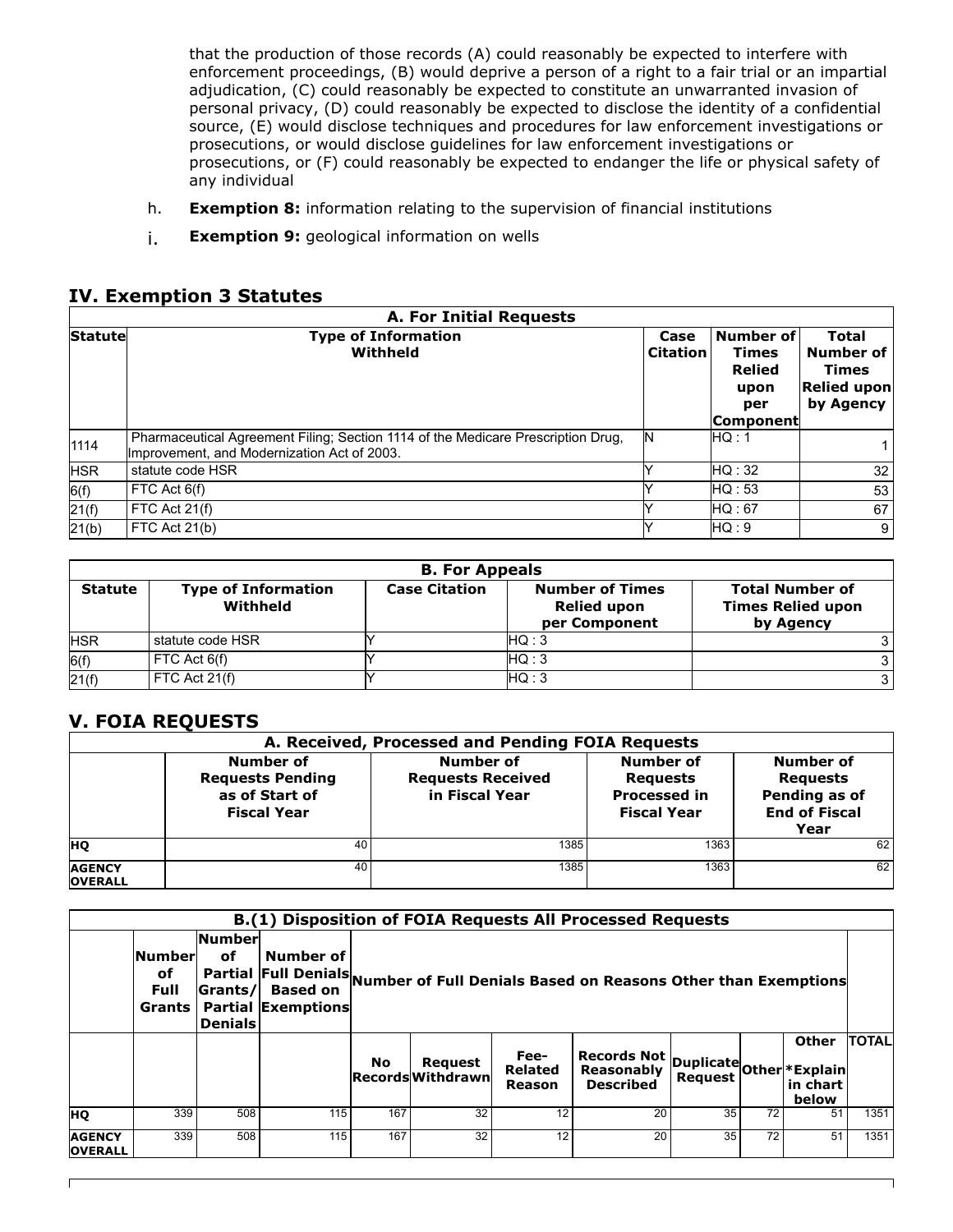#### **B.(2) Disposition of FOIA Requests Other Reasons for Full Denials Based on Reasons Other than Exemptions**

|           | Exemptions                                                                                                |              |
|-----------|-----------------------------------------------------------------------------------------------------------|--------------|
| Component | <b>Description of Other Reasons</b>                                                                       | <b>TOTAL</b> |
|           | for Denials from Chart B (1)                                                                              |              |
|           | & Number of Times Those                                                                                   |              |
|           | <b>Reasons Were Relied upon</b>                                                                           |              |
| <b>HO</b> | Improper Request for Other Reasons 30<br>Not Agency Record 3<br>Other (Publicly Available Information) 18 | 51           |

|                                 | B.(3) Disposition of FOIA Requests Number of Times Exemptions Applied |    |             |      |     |                                      |            |            |                   |                   |     |    |            |            |                                            |                           |  |
|---------------------------------|-----------------------------------------------------------------------|----|-------------|------|-----|--------------------------------------|------------|------------|-------------------|-------------------|-----|----|------------|------------|--------------------------------------------|---------------------------|--|
|                                 |                                                                       |    | (b) (b) (b) |      |     | (b)(b)(b)<br>(1) (2) (3) (4) (5) (6) | (b)<br>'A` | (b)<br>'B) | (b)<br>י ל<br>(C) | (b)<br>ידי<br>(D) | ſЬ. | 'Ы | (b)<br>(8) | (b)<br>(9) | <b>Speech</b><br>orDebate<br><b>Clause</b> | <b>Court PA2</b><br>Order |  |
| <b>HO</b>                       |                                                                       | 16 | 106         | 69 I | 126 | 460                                  | 156        |            | 23                |                   | 29  |    |            |            |                                            |                           |  |
| <b>AGENCY</b><br><b>OVERALL</b> |                                                                       | 16 | 106         | 69   | 126 | 460                                  | 156        |            | 23 <sub>1</sub>   |                   | 29  |    |            |            |                                            |                           |  |

#### **VI. ADMINISTRATIVE APPEALS OF INITIAL DETERMINATIONS OF FOIA REQUESTS**

|                                 |                                                                             | A. Received, Processed and Pending Administrative Appeals |                                                                          |                                                                              |
|---------------------------------|-----------------------------------------------------------------------------|-----------------------------------------------------------|--------------------------------------------------------------------------|------------------------------------------------------------------------------|
|                                 | Number of<br><b>Appeals Pending</b><br>as of Start of<br><b>Fiscal Year</b> | Number of<br><b>Appeals Received</b><br>in Fiscal Year    | Number of<br><b>Appeals</b><br><b>Processed in</b><br><b>Fiscal Year</b> | Number of<br><b>Appeals</b><br>Pending as of<br><b>End of Fiscal</b><br>Year |
| <b>HO</b>                       |                                                                             | 40                                                        | 43                                                                       |                                                                              |
| <b>AGENCY</b><br><b>OVERALL</b> |                                                                             | 40                                                        | 43                                                                       |                                                                              |

|                                 |                                     | <b>B. Disposition of Administrative Appeals All Processed Appeals</b>                               |                                                                   |                                                         |              |
|---------------------------------|-------------------------------------|-----------------------------------------------------------------------------------------------------|-------------------------------------------------------------------|---------------------------------------------------------|--------------|
|                                 | <b>Number Affirmed</b><br>on Appeal | <b>Number Partially</b><br><b>Affirmed &amp; Partially</b><br><b>Reversed/Remanded</b><br>on Appeal | <b>Number Completely</b><br><b>Reversed/Remanded</b><br>on Appeal | Number of<br><b>Appeals Closed</b><br>for Other Reasons | <b>TOTAL</b> |
| <b>HO</b>                       | 25                                  | 10                                                                                                  |                                                                   |                                                         | 431          |
| <b>AGENCY</b><br><b>OVERALL</b> | 25                                  | 10                                                                                                  | հ․                                                                |                                                         | 431          |

|                                 |  |     |     |                                |                 |                  |                   |                  |            |     |        |        | C.(1) Reasons for Denial on Appeal Number of Times Exemptions Applied |                           |  |
|---------------------------------|--|-----|-----|--------------------------------|-----------------|------------------|-------------------|------------------|------------|-----|--------|--------|-----------------------------------------------------------------------|---------------------------|--|
|                                 |  | (b) | (b) | (b)<br>(1) (2) (3) (4) (5) (6) | (b)<br>71<br>A. | (b)<br>(7)<br>B) | (b)<br>(7)<br>(C) | (b)<br>71<br>(D) | (b)<br>(E) | ′Ь) | (b)(b) | (8)(9) | <b>Speech</b><br>orDebate<br><b>Clause</b>                            | <b>Court PA2</b><br>Order |  |
| <b>HO</b>                       |  |     | 12  |                                |                 |                  |                   |                  |            |     |        |        |                                                                       |                           |  |
| <b>AGENCY</b><br><b>OVERALL</b> |  |     | 12  |                                |                 |                  |                   |                  | 3          |     |        |        |                                                                       |                           |  |

|                                 |                      |                             |                              | C.(2) Reasons for Denial on Appeal Reasons Other than Exemptions |                                                        |                               |             |
|---------------------------------|----------------------|-----------------------------|------------------------------|------------------------------------------------------------------|--------------------------------------------------------|-------------------------------|-------------|
|                                 | No<br><b>Records</b> | <b>Request</b><br>Withdrawn | <b>Fee-Related</b><br>Reason | <b>Records Not</b><br>Reasonably Described                       | Duplicate Request   Other   Other   TOTAL<br>or Appeal | *Explain<br>in chart<br>below |             |
| <b>HO</b>                       |                      |                             |                              |                                                                  |                                                        |                               |             |
| <b>AGENCY</b><br><b>OVERALL</b> |                      |                             |                              |                                                                  |                                                        |                               | $2^{\circ}$ |

| C.(3) Reasons for Denial on Appeal Other Reasons |                                     |              |  |  |  |  |  |  |  |
|--------------------------------------------------|-------------------------------------|--------------|--|--|--|--|--|--|--|
| Component                                        | <b>Description of Other Reasons</b> | <b>TOTAL</b> |  |  |  |  |  |  |  |
|                                                  | for Denials from Chart C (2)        |              |  |  |  |  |  |  |  |
|                                                  | & Number of Times Those             |              |  |  |  |  |  |  |  |
|                                                  | <b>Reasons Were Relied upon</b>     |              |  |  |  |  |  |  |  |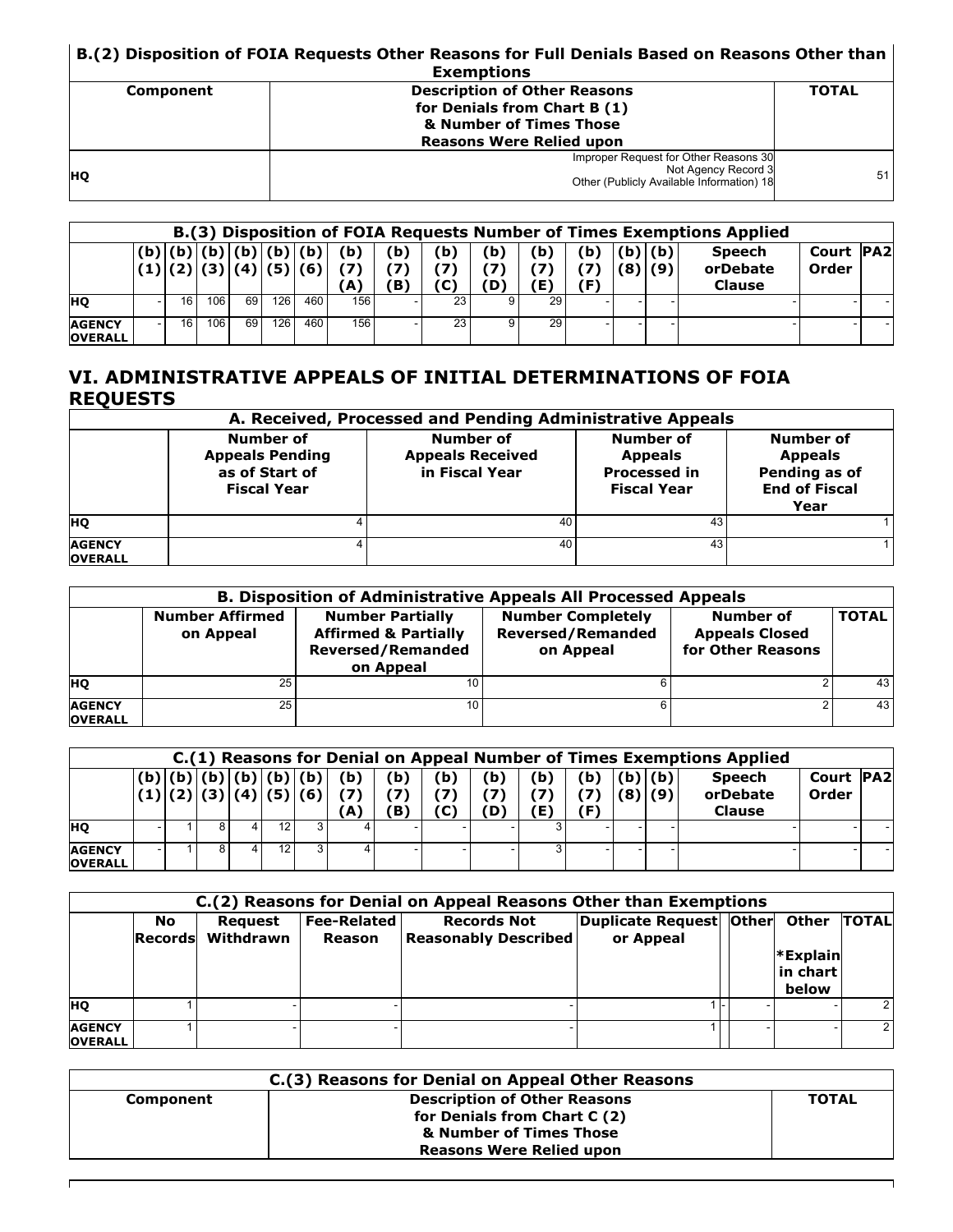|                                 |    |                 |    |    | C.(4) Response Time for Administrative Appeals                                                              |    |    |                                                                                                                                                                                                          |                             |    |                 |
|---------------------------------|----|-----------------|----|----|-------------------------------------------------------------------------------------------------------------|----|----|----------------------------------------------------------------------------------------------------------------------------------------------------------------------------------------------------------|-----------------------------|----|-----------------|
|                                 |    | <b>SIMPLE</b>   |    |    | <b>COMPLEX</b>                                                                                              |    |    |                                                                                                                                                                                                          | <b>EXPEDITED PROCESSING</b> |    |                 |
|                                 |    |                 |    |    |                                                                                                             |    |    | Median Average Lowest   Highest   Median   Average   Lowest   Highest   Median   Average Lowest   Highest<br> Number Number Number Number Number Number Number Number Number Number Number Number Number |                             |    |                 |
|                                 |    |                 |    |    | of Days   of Days   of Days   of Days   of Days   of Days   of Days   of Days   of Days   of Days   of Days |    |    |                                                                                                                                                                                                          |                             |    |                 |
| <b>HO</b>                       | 20 | 20 I            | 24 | 20 | 20.83                                                                                                       | 11 | 39 | 19                                                                                                                                                                                                       |                             | 19 | 19 <sup>1</sup> |
| <b>AGENCY</b><br><b>OVERALL</b> | 20 | 20 <sup>1</sup> | 24 | 20 | 20.83                                                                                                       | 11 | 39 | 19 <sup>1</sup>                                                                                                                                                                                          |                             | 19 | 19 <sup>1</sup> |

|                                 | C.(5) Ten Oldest Pending Administrative Appeals               |     |     |     |     |     |     |     |     |                                                              |
|---------------------------------|---------------------------------------------------------------|-----|-----|-----|-----|-----|-----|-----|-----|--------------------------------------------------------------|
|                                 | 10th Oldest<br>Appeal and<br>Number of<br><b>Days Pending</b> | 9th | 8th | 7th | 6th | 5th | 4th | 3rd | 2nd | <b>Oldest Appeal</b><br>and Number of<br><b>Days Pending</b> |
| <b>HQ</b>                       |                                                               |     |     |     |     |     |     |     |     | 09/30/2019                                                   |
| <b>AGENCY</b><br><b>OVERALL</b> |                                                               |     |     |     |     |     |     |     |     | 09/30/2019<br>20                                             |

#### **VII. FOIA REQUESTS: RESPONSE TIME FOR PROCESSED AND PENDING REQUESTS**

|                                 | A. Processed Requests Response Time for All Processed Perfected Requests |    |  |       |                |                                                                                                                                                                                                                                                                                                                             |    |     |                             |                    |  |    |
|---------------------------------|--------------------------------------------------------------------------|----|--|-------|----------------|-----------------------------------------------------------------------------------------------------------------------------------------------------------------------------------------------------------------------------------------------------------------------------------------------------------------------------|----|-----|-----------------------------|--------------------|--|----|
|                                 | <b>SIMPLE</b>                                                            |    |  |       | <b>COMPLEX</b> |                                                                                                                                                                                                                                                                                                                             |    |     | <b>EXPEDITED PROCESSING</b> |                    |  |    |
|                                 |                                                                          |    |  |       |                | Median Average Lowest   Highest   Median   Average Lowest   Highest   Median   Average Lowest   Highest  <br>Number Number Number Number Number Number Number Number Number Number Number Number Number <br>of Days of Days of Days of Days of Days of Days of Days of Days of Days of Days of Days of Days of Days of Days |    |     |                             |                    |  |    |
| <b>HO</b>                       |                                                                          |    |  | 129 I | 20             | 36.06                                                                                                                                                                                                                                                                                                                       | ≺1 | 329 |                             | 19 73              |  | 45 |
| <b>AGENCY</b><br><b>OVERALL</b> |                                                                          | 97 |  | 129 I | 20             | 36.06                                                                                                                                                                                                                                                                                                                       | <1 | 329 |                             | 19.73 <sub>1</sub> |  | 45 |

|                                 | B. Processed Requests Response Time for Perfected Requests in Which Information Was Granted |      |  |     |                |                                                                                                                                                                                                          |  |     |                             |       |  |    |
|---------------------------------|---------------------------------------------------------------------------------------------|------|--|-----|----------------|----------------------------------------------------------------------------------------------------------------------------------------------------------------------------------------------------------|--|-----|-----------------------------|-------|--|----|
|                                 | <b>SIMPLE</b>                                                                               |      |  |     | <b>COMPLEX</b> |                                                                                                                                                                                                          |  |     | <b>EXPEDITED PROCESSING</b> |       |  |    |
|                                 |                                                                                             |      |  |     |                | Median Average Lowest   Highest   Median   Average Lowest   Highest   Median   Average Lowest   Highest  <br> Number Number Number Number Number Number Number Number Number Number Number Number Number |  |     |                             |       |  |    |
|                                 |                                                                                             |      |  |     |                | of Days of Days of Days of Days of Days of Days of Days of Days of Days of Days of Days of Days of Days of Days                                                                                          |  |     |                             |       |  |    |
| <b>HO</b>                       | 6.5                                                                                         | 1004 |  | 129 | 31             | 49.32                                                                                                                                                                                                    |  | 329 | 10.5                        | 18.83 |  | 45 |
| <b>AGENCY</b><br><b>OVERALL</b> | 6.5                                                                                         | 1004 |  | 129 | 31             | 49.32                                                                                                                                                                                                    |  | 329 | 10.5                        | 1883  |  | 45 |

|                                 |                 |                               |              |                                |                                |                              |                        |                               |                               |                                              | C. Processed Requests Response Time in Day Increments |                               |                        |             |              |
|---------------------------------|-----------------|-------------------------------|--------------|--------------------------------|--------------------------------|------------------------------|------------------------|-------------------------------|-------------------------------|----------------------------------------------|-------------------------------------------------------|-------------------------------|------------------------|-------------|--------------|
|                                 |                 |                               |              |                                |                                |                              |                        | <b>Simple Requests</b>        |                               |                                              |                                                       |                               |                        |             |              |
|                                 |                 | $< 11 - 20$<br><b>DayDays</b> | $21 -$<br>40 | $41 -$<br>60                   | $61 -$<br>80<br>Days Days Days | $81 -$<br>100<br><b>Days</b> | $101 -$<br>120<br>Days | $121 -$<br>140<br><b>Days</b> | $141 -$<br>160<br>Days        | $161 -$<br>180<br>Days                       | $181 -$<br>200<br>Days                                | $201 -$<br>300<br>Days        | $301 -$<br>400<br>Days | <b>Days</b> | $401+$ TOTAL |
| HO                              | 24              | 790                           | 46           | 14                             |                                | 3                            |                        |                               |                               |                                              |                                                       |                               |                        |             | 882          |
| <b>AGENCY</b><br><b>OVERALL</b> | $\overline{24}$ | 790                           | 46           | 14                             | 3                              | $\overline{3}$               |                        |                               |                               |                                              |                                                       |                               |                        |             | 882          |
|                                 |                 |                               |              |                                |                                |                              |                        | <b>Complex Requests</b>       |                               |                                              |                                                       |                               |                        |             |              |
|                                 |                 | $< 1 1-20 $<br><b>DayDays</b> | $21 -$<br>40 | $41 -$<br>60<br>Days Days Days | $61 -$<br>80                   | $81 -$<br>100<br>Days        | $101 -$<br>120<br>Days | $121 -$<br>140<br>Days        | $141 -$<br>160<br>Days        | $161 -$<br>180<br>Days                       | $181 -$<br>200<br>Days                                | $201 -$<br>300<br>Days        | $301 -$<br>400<br>Days | Daysl       | 401+ TOTAL   |
| HQ                              | 3               | 236                           | 106          | 36                             | 21                             | 20                           | 12                     | 12                            | 12                            | 4                                            |                                                       |                               |                        |             | 466          |
| <b>AGENCY</b><br><b>OVERALL</b> | 3 <sup>1</sup>  | 236                           | 106          | 36                             | 21                             | 20                           | 12                     | 12                            | 12                            | 4                                            | $\overline{2}$                                        |                               |                        |             | 466          |
|                                 |                 |                               |              |                                |                                |                              |                        |                               |                               | <b>Requests Granted Expedited Processing</b> |                                                       |                               |                        |             |              |
|                                 |                 | $< 11 - 20$<br><b>DayDays</b> | $21 -$<br>40 | $41 -$<br>60                   | $61 -$<br>80<br>Days Days Days | $81 -$<br>100<br>Days        | $101 -$<br>120<br>Days | $121 -$<br>140<br>Days        | $141 -$<br>160<br><b>Days</b> | 161-<br>180<br>Days                          | 181-<br>200<br>Days                                   | $201 -$<br>300<br><b>Days</b> | $301 -$<br>400<br>Days | <b>Days</b> | $401+$ TOTAL |
| HQ                              |                 | 10 <sup>1</sup>               |              |                                |                                |                              |                        |                               |                               |                                              |                                                       |                               |                        |             | 15           |
| <b>AGENCY</b><br><b>OVERALL</b> |                 | 10 <sup>1</sup>               | 3            | $\overline{2}$                 |                                |                              |                        |                               |                               |                                              |                                                       |                               |                        |             | 15           |

| D. Pending Requests All Pending Perfected Requests |               |        |         |                |        |         |                             |        |         |
|----------------------------------------------------|---------------|--------|---------|----------------|--------|---------|-----------------------------|--------|---------|
|                                                    | <b>SIMPLE</b> |        |         | <b>COMPLEX</b> |        |         | <b>EXPEDITED PROCESSING</b> |        |         |
|                                                    | Number        | Median | Average | <b>Number</b>  | Median | Average | Number                      | Median | Average |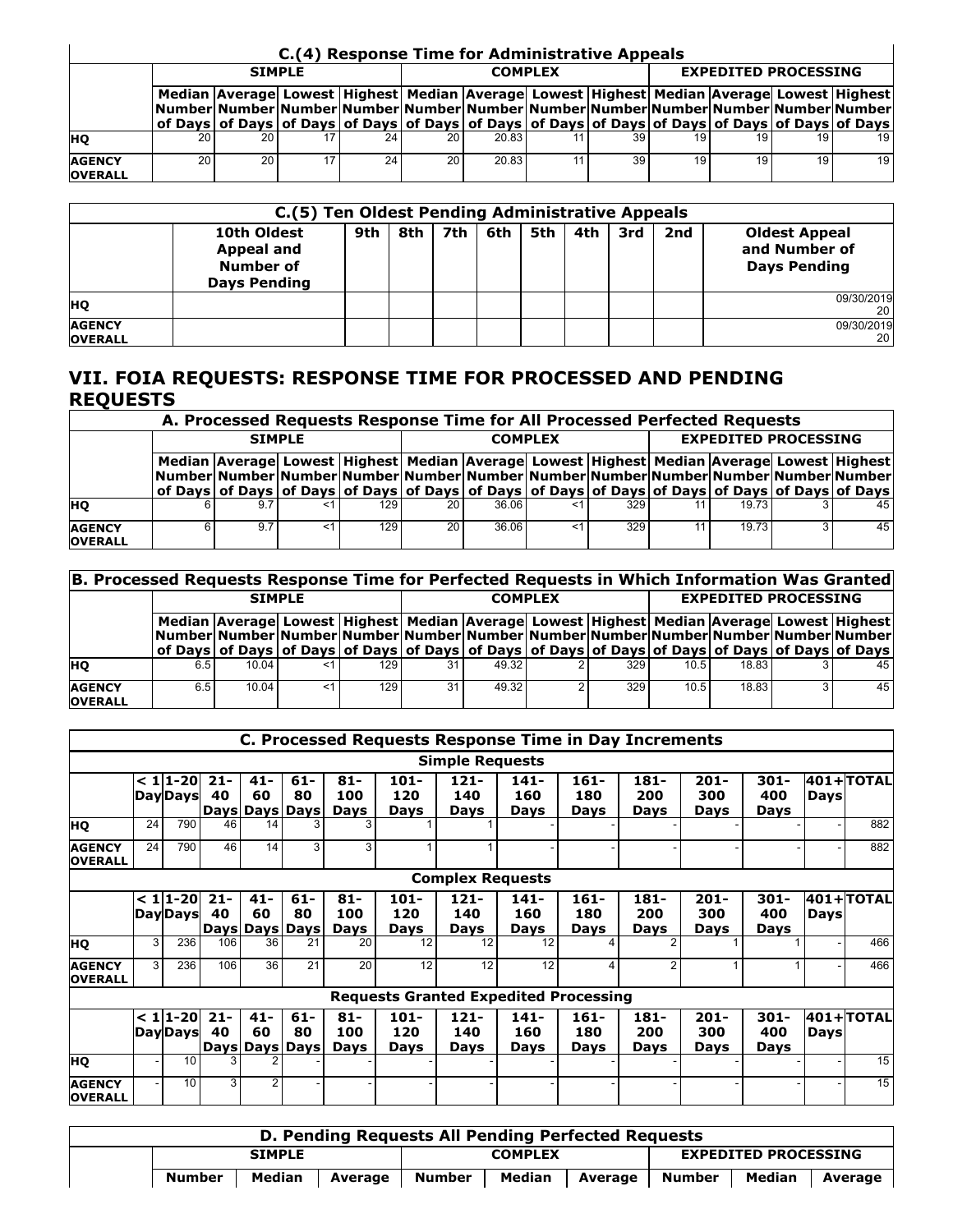|                                 | Pendina | Number<br>of Davs | <b>Number</b><br>of Davs | Pending | Number<br>of Davs | Number<br>of Davs | Pending | Number<br>of Davs | <b>Number</b><br>of Davs |
|---------------------------------|---------|-------------------|--------------------------|---------|-------------------|-------------------|---------|-------------------|--------------------------|
| <b>HO</b>                       | 26      | 20                | 20                       | 32      | 30                | 28                | ∠       | 25                | 25 <sub>1</sub>          |
| <b>AGENCY</b><br><b>OVERALL</b> | 26      | 20                | 20                       | 32      | 30                | 28                |         | 25                | 25 <sub>1</sub>          |

| E. Pending Requests Ten Oldest Pending Perfected Requests |                                                                       |     |     |     |     |                                                                                               |     |     |     |                                                               |
|-----------------------------------------------------------|-----------------------------------------------------------------------|-----|-----|-----|-----|-----------------------------------------------------------------------------------------------|-----|-----|-----|---------------------------------------------------------------|
|                                                           | 10th Oldest<br><b>Request and</b><br>Number of<br><b>Days Pending</b> | 9th | 8th | 7th | 6th | 5th                                                                                           | 4th | 3rd | 2nd | <b>Oldest Request</b><br>and Number of<br><b>Days Pending</b> |
| <b>HO</b>                                                 | 08/29/2019                                                            |     | 30  |     |     | 08/29/2019 08/28/2019 08/23/2019 08/12/2019 06/28/2019 06/18/2019 05/29/2019 05/21/2019       |     | 30  | 25  | 10/18/2018<br>20                                              |
| <b>AGENCY</b><br><b>OVERALL</b>                           | 08/29/2019                                                            |     | 30  |     | 20  | 08/29/2019 08/28/2019 08/23/2019 08/12/2019 06/28/2019 06/18/2019 05/29/2019 05/21/2019<br>61 | 30  | 30  | 25  | 10/18/2018<br>20 I                                            |

## **VIII. REQUESTS FOR EXPEDITED PROCESSING AND REQUESTS FOR FEE WAIVER**

|                                 | A. Requests for Expedited Processing |                                |                                                     |                                               |                                                                           |  |  |  |
|---------------------------------|--------------------------------------|--------------------------------|-----------------------------------------------------|-----------------------------------------------|---------------------------------------------------------------------------|--|--|--|
|                                 | <b>Number</b><br>Granted             | <b>Number</b><br><b>Denied</b> | <b>Median</b><br>Number of<br>Days to<br>Adjudicate | Average<br>Number of<br>Days to<br>Adjudicate | <b>Number</b><br>Adjudicated<br><b>Within Ten</b><br><b>Calendar Days</b> |  |  |  |
| <b>HO</b>                       | 22                                   | 81                             |                                                     | 10.17                                         | 73 <sub>1</sub>                                                           |  |  |  |
| <b>AGENCY</b><br><b>OVERALL</b> | 22                                   | 81                             |                                                     | 10.17                                         | 73 <sub>1</sub>                                                           |  |  |  |

| <b>B. Requests for Fee Waiver</b> |                          |                                |                                                     |                                                      |  |  |
|-----------------------------------|--------------------------|--------------------------------|-----------------------------------------------------|------------------------------------------------------|--|--|
|                                   | <b>Number</b><br>Granted | <b>Number</b><br><b>Denied</b> | <b>Median</b><br>Number of<br>Days to<br>Adjudicate | Average<br><b>Number of</b><br>Days to<br>Adjudicate |  |  |
| <b>HO</b>                         | 98                       |                                |                                                     | 13.73                                                |  |  |
| <b>AGENCY</b><br><b>OVERALL</b>   | 98                       |                                |                                                     | 13.73                                                |  |  |

## **IX. FOIA PERSONNEL AND COSTS**

|                                 |                                                        | <b>PERSONNEL</b>                                                                      |                                                             | <b>COSTS</b>        |                                        |                       |  |
|---------------------------------|--------------------------------------------------------|---------------------------------------------------------------------------------------|-------------------------------------------------------------|---------------------|----------------------------------------|-----------------------|--|
|                                 | Number of<br><b>Full-Time</b><br><b>FOIA Employees</b> | Number of<br><b>Equivalent</b><br><b>Full-Time</b><br><b>FOIA</b><br><b>Employees</b> | Total<br>Number of<br><b>Full-Time</b><br><b>FOIA Staff</b> | Processing<br>Costs | Litigation-<br><b>Related</b><br>Costs | <b>Total</b><br>Costs |  |
| <b>HQ</b>                       | 19                                                     | 0.00                                                                                  | 19.00                                                       | \$16,484.64         | \$0.00                                 | \$16,484.64           |  |
| <b>AGENCY</b><br><b>OVERALL</b> | 19.00                                                  | 0.00                                                                                  | 19.00                                                       | \$16,484.64         | \$0.00                                 | \$16,484.64           |  |

## **X. FEES COLLECTED FOR PROCESSING REQUESTS**

|                                 | <b>Total Amount of Fees</b><br><b>Collected</b> | <b>Percentage of Total Costs</b><br>(Rounded to nearest hundredth decimal) |
|---------------------------------|-------------------------------------------------|----------------------------------------------------------------------------|
| <b>HO</b>                       | \$5,887.80                                      | 35.72                                                                      |
| <b>AGENCY</b><br><b>OVERALL</b> | \$5.887.80                                      | 35.72                                                                      |

## **XI. FOIA Regulations (Including Fee Schedule)**

## **XII. BACKLOGS, CONSULTATIONS, AND COMPARISONS**

| A. Backlogs of FOIA Requests and Administrative Appeals    |                              |                      |  |  |  |  |  |  |
|------------------------------------------------------------|------------------------------|----------------------|--|--|--|--|--|--|
| <b>Number of Backlogged</b><br><b>Number of Backlogged</b> |                              |                      |  |  |  |  |  |  |
|                                                            | <b>Requests as of End of</b> | Appeals as of End of |  |  |  |  |  |  |
|                                                            | <b>Fiscal Year</b>           | <b>Fiscal Year</b>   |  |  |  |  |  |  |
| <b>HO</b>                                                  |                              |                      |  |  |  |  |  |  |
|                                                            |                              |                      |  |  |  |  |  |  |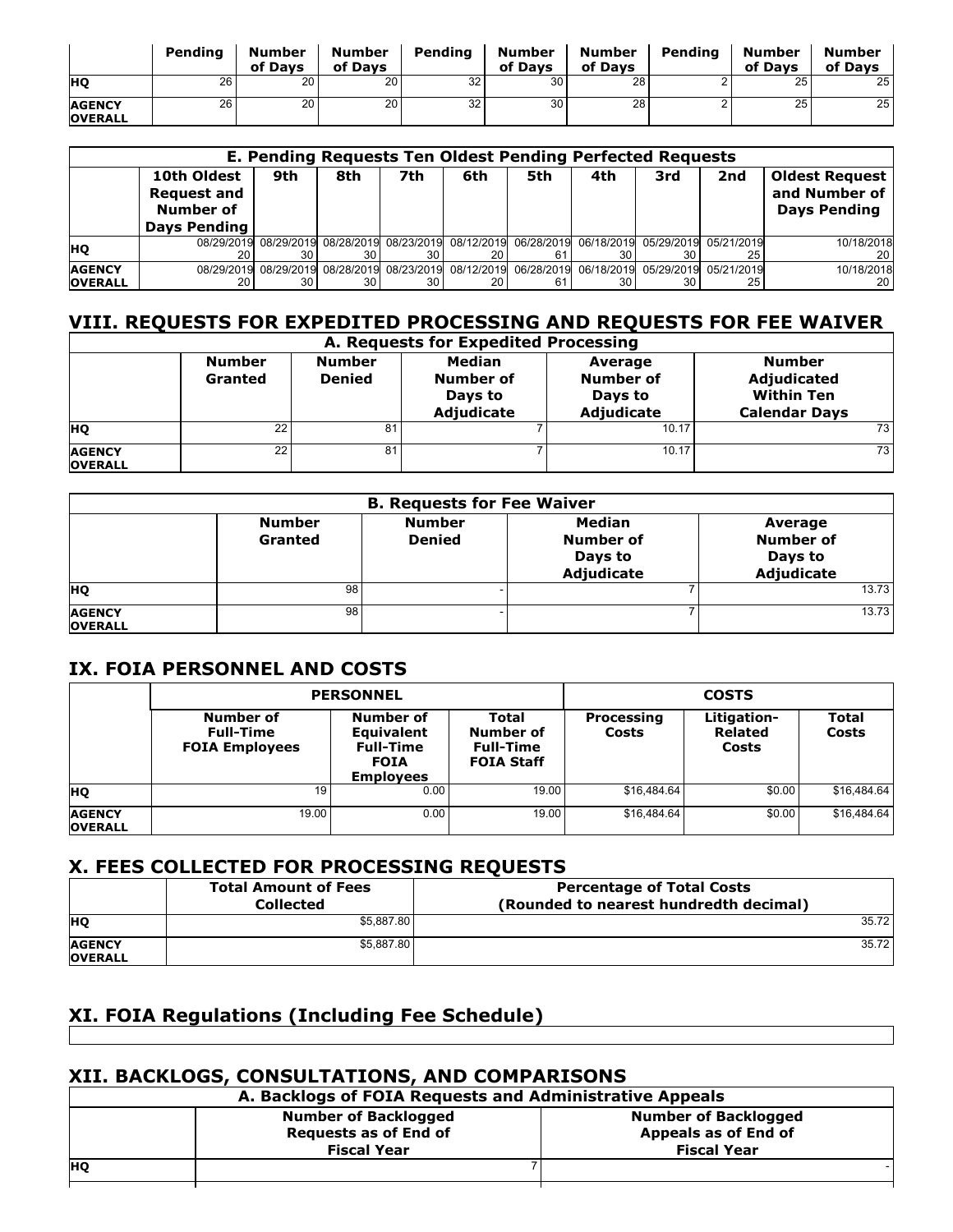# **Discuss/Explain the backlog here(Optional)**

|                                 | B. Consultations on FOIA Requests Received, Processed, and Pending Consultations                                                                  |                                                                                                                            |                                                                                                                                             |                                                                                                                                                        |  |  |  |  |
|---------------------------------|---------------------------------------------------------------------------------------------------------------------------------------------------|----------------------------------------------------------------------------------------------------------------------------|---------------------------------------------------------------------------------------------------------------------------------------------|--------------------------------------------------------------------------------------------------------------------------------------------------------|--|--|--|--|
|                                 | Number of<br><b>Consultations Received</b><br>from Other Agencies<br>that Were Pending at<br>Your Agency as of<br><b>Start of the Fiscal Year</b> | <b>Number of</b><br><b>Consultations</b><br><b>Received from Other</b><br><b>Agencies During the</b><br><b>Fiscal Year</b> | Number of<br><b>Consultations Received</b><br>from Other Agencies<br>that Were Processed by<br><b>Your Agency During</b><br>the Fiscal Year | <b>Number of</b><br><b>Consultations Received</b><br>from Other Agencies<br>that Were Pending at<br>Your Agency as of<br><b>End of the Fiscal Year</b> |  |  |  |  |
| <b>HO</b>                       |                                                                                                                                                   |                                                                                                                            |                                                                                                                                             |                                                                                                                                                        |  |  |  |  |
| <b>AGENCY</b><br><b>OVERALL</b> |                                                                                                                                                   |                                                                                                                            |                                                                                                                                             |                                                                                                                                                        |  |  |  |  |

 $7$  -

| C. Consultations on FOIA Requests Ten Oldest Consultations Received from Other Agencies and<br><b>Pending at Your Agency</b> |                                                                            |  |  |  |  |  |                                               |                                                                    |
|------------------------------------------------------------------------------------------------------------------------------|----------------------------------------------------------------------------|--|--|--|--|--|-----------------------------------------------|--------------------------------------------------------------------|
|                                                                                                                              | 10th Oldest<br><b>Consultation and</b><br>Number of<br><b>Days Pending</b> |  |  |  |  |  | 9th   8th   7th   6th   5th   4th   3rd   2nd | <b>Oldest Consultation</b><br>and Number of<br><b>Days Pending</b> |
| <b>HQ</b>                                                                                                                    |                                                                            |  |  |  |  |  |                                               |                                                                    |
| <b>AGENCY</b><br><b>OVERALL</b>                                                                                              |                                                                            |  |  |  |  |  |                                               |                                                                    |

| D. Comparison of Numbers of Requests from Previous and Current Annual Report Requests<br>Received, Processed, and Backlogged |                                                                                                 |                                                                                             |                                                                                                  |                                                                                              |  |
|------------------------------------------------------------------------------------------------------------------------------|-------------------------------------------------------------------------------------------------|---------------------------------------------------------------------------------------------|--------------------------------------------------------------------------------------------------|----------------------------------------------------------------------------------------------|--|
|                                                                                                                              | <b>NUMBER OF REQUESTS RECEIVED</b>                                                              | NUMBER OF REQUESTS PROCESSED                                                                |                                                                                                  |                                                                                              |  |
|                                                                                                                              | <b>Number Received</b><br><b>During Fiscal Year</b><br>from Last Year's<br><b>Annual Report</b> | <b>Number Received</b><br><b>During Fiscal Year</b><br>from Current<br><b>Annual Report</b> | <b>Number Processed</b><br><b>During Fiscal Year</b><br>from Last Year's<br><b>Annual Report</b> | <b>Number Processed</b><br><b>During Fiscal Year</b><br>from Current<br><b>Annual Report</b> |  |
| <b>HO</b>                                                                                                                    | 40                                                                                              | 1385                                                                                        | 1460                                                                                             | 1363                                                                                         |  |
| <b>AGENCY</b><br><b>OVERALL</b>                                                                                              | 40                                                                                              | 1385                                                                                        | 1460                                                                                             | 1363                                                                                         |  |

|                                 | <b>Number of Backlogged</b><br><b>Requests as of End of</b><br>the Fiscal Year from<br><b>Previous Annual Report</b> | <b>Number of Backlogged</b><br><b>Requests as of End of</b><br>the Fiscal Year from<br><b>Current Annual Report</b> |
|---------------------------------|----------------------------------------------------------------------------------------------------------------------|---------------------------------------------------------------------------------------------------------------------|
| <b>HO</b>                       |                                                                                                                      |                                                                                                                     |
| <b>AGENCY</b><br><b>OVERALL</b> |                                                                                                                      |                                                                                                                     |

| E. Comparison of Numbers of Administrative Appeals from Previous and Current Annual Report<br>Appeals Received, Processed, and Backlogged |                                                                                                 |                                                                                             |                                                                                                  |                                                                                              |  |  |
|-------------------------------------------------------------------------------------------------------------------------------------------|-------------------------------------------------------------------------------------------------|---------------------------------------------------------------------------------------------|--------------------------------------------------------------------------------------------------|----------------------------------------------------------------------------------------------|--|--|
|                                                                                                                                           | <b>NUMBER OF APPEALS RECEIVED</b><br><b>NUMBER OF APPEALS PROCESSED</b>                         |                                                                                             |                                                                                                  |                                                                                              |  |  |
|                                                                                                                                           | <b>Number Received</b><br><b>During Fiscal Year</b><br>from Last Year's<br><b>Annual Report</b> | <b>Number Received</b><br><b>During Fiscal Year</b><br>from Current<br><b>Annual Report</b> | <b>Number Processed</b><br><b>During Fiscal Year</b><br>from Last Year's<br><b>Annual Report</b> | <b>Number Processed</b><br><b>During Fiscal Year</b><br>from Current<br><b>Annual Report</b> |  |  |
| <b>HO</b>                                                                                                                                 |                                                                                                 | 40                                                                                          | 24                                                                                               | 43 <sup>1</sup>                                                                              |  |  |
| <b>AGENCY</b><br><b>OVERALL</b>                                                                                                           |                                                                                                 | 40                                                                                          | 24                                                                                               | 43 <sup>1</sup>                                                                              |  |  |

|                                 | <b>Number of Backlogged</b><br>Appeals as of End of<br>the Fiscal Year from<br><b>Previous Annual Report</b> | <b>Number of Backlogged</b><br>Appeals as of End of<br>the Fiscal Year from<br><b>Current Annual Report</b> |
|---------------------------------|--------------------------------------------------------------------------------------------------------------|-------------------------------------------------------------------------------------------------------------|
| <b>HO</b>                       |                                                                                                              |                                                                                                             |
| <b>AGENCY</b><br><b>OVERALL</b> |                                                                                                              |                                                                                                             |